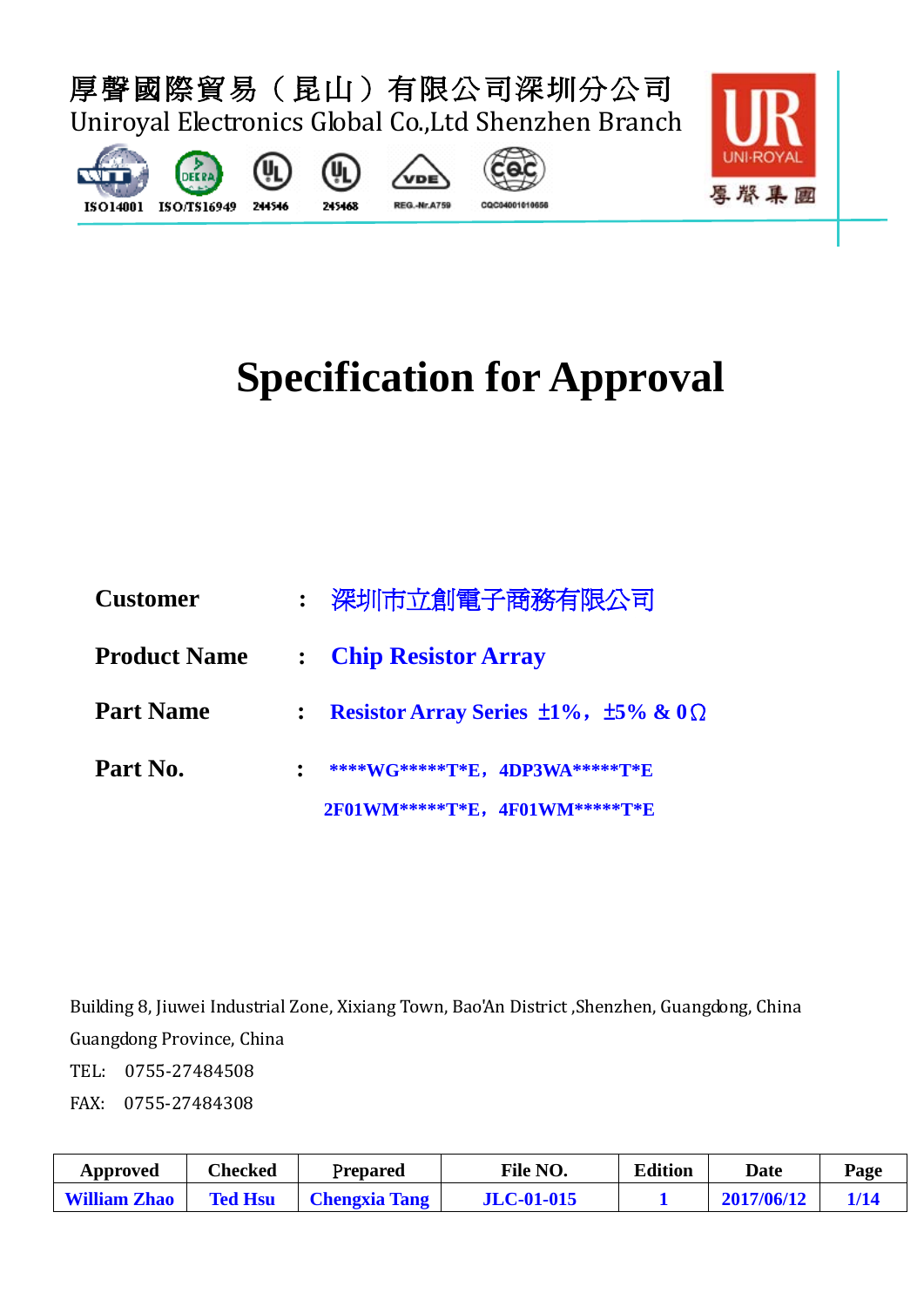











### **Contents**

| Approved            | Checked        | Prepared             | File NO.          | <b>Edition</b> | Date       | Page |
|---------------------|----------------|----------------------|-------------------|----------------|------------|------|
| <b>William Zhao</b> | <b>Ted Hsu</b> | <b>Chengxia Tang</b> | <b>JLC-01-015</b> |                | 2017/06/12 |      |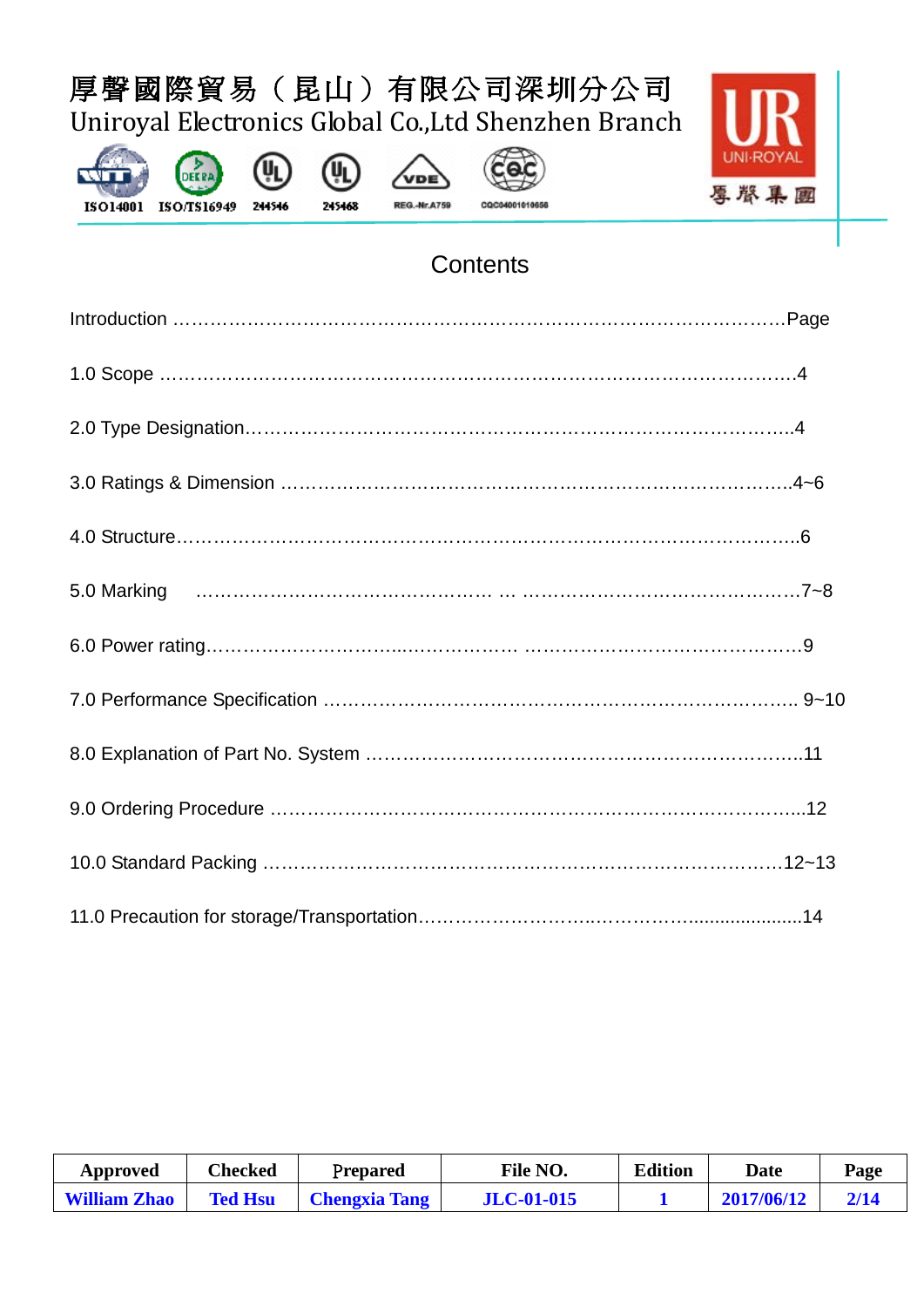











CQC04001010656

| File Name:                   |                                      |                  |                   |             | U.           |
|------------------------------|--------------------------------------|------------------|-------------------|-------------|--------------|
| <b>Resistor Array Series</b> | $\pm 1\% \cdot \pm 5\%$ & 0 $\Omega$ | Date             | 2017/06/12        | Edition No. | $\mathbf{1}$ |
|                              |                                      | Amendment Record |                   | Signature   |              |
| Edition                      | Prescription of<br>amendment         | Amend Page       | <b>Amend Date</b> | Amended by  | Checked by   |
|                              |                                      |                  |                   |             |              |
|                              |                                      |                  |                   |             |              |
|                              |                                      |                  |                   |             |              |
|                              |                                      |                  |                   |             |              |
|                              |                                      |                  |                   |             |              |
|                              |                                      |                  |                   |             |              |
|                              |                                      |                  |                   |             |              |
|                              |                                      |                  |                   |             |              |
|                              |                                      |                  |                   |             |              |
|                              |                                      |                  |                   |             |              |
|                              |                                      |                  |                   |             |              |
|                              |                                      |                  |                   |             |              |

| Approved            | Checked<br>Prepared |                      | File NO.          | <b>Edition</b> | Date       | Page |
|---------------------|---------------------|----------------------|-------------------|----------------|------------|------|
| <b>William Zhao</b> | <b>Ted Hsu</b>      | <b>Chengxia Tang</b> | <b>JLC-01-015</b> |                | 2017/06/12 | 3/14 |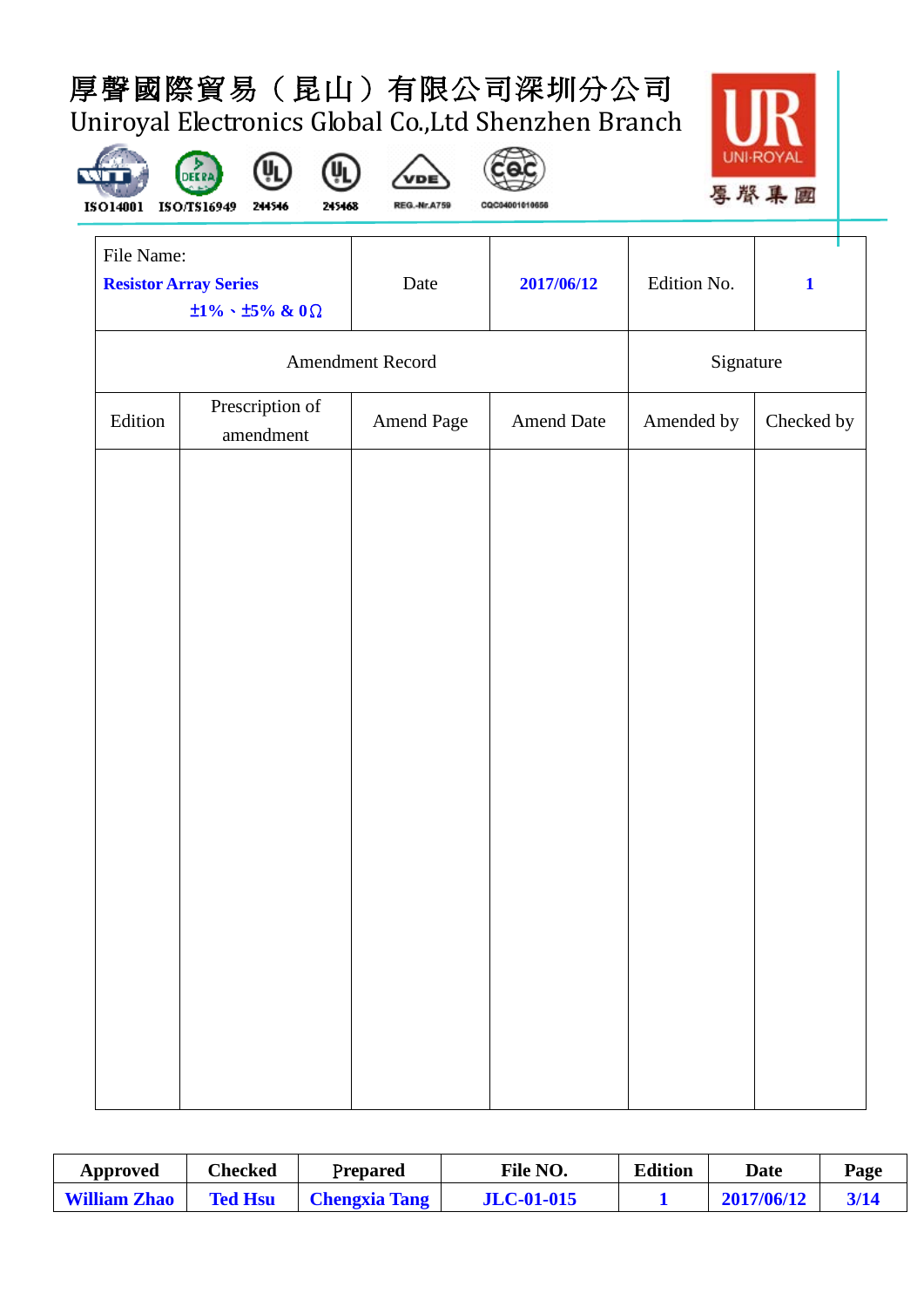(Կ











#### **1.0 Scope:**

This sheet is the statement of the Chip Resistor Array- Concave Terminal specification that UNIOHM'S productions can meet.

#### **2.0 Type Designation:**

The type designation shall be in the following from:

#### **Example:**

| Type | <b>Power rating</b> | Resistance<br>tolerance | <b>Nominal resistance</b> |
|------|---------------------|-------------------------|---------------------------|
| 4C02 | /16W                |                         | $100\Omega$               |

#### **3.0 Ratings & Dimension:**

#### 3.1 Equivalent Circuit Diagram:



#### 3.2 Dimensions in mm:

| Convex Terminal type               |                                                           |                                                                                                 |  |  |  |  |  |  |
|------------------------------------|-----------------------------------------------------------|-------------------------------------------------------------------------------------------------|--|--|--|--|--|--|
| 2D02/2D03                          | 4D02/4D03                                                 | 16P8                                                                                            |  |  |  |  |  |  |
| A1<br>≃<br>O<br>G<br>$\omega$<br>D | A <sub>2</sub><br>≃<br>க<br>$\sigma$<br>ന<br>$\mathbf{r}$ | A <sub>2</sub><br>A <sub>1</sub><br>نو سود.<br>$-$<br><u>in gegeven ge</u><br>c<br>≷<br>തി<br>D |  |  |  |  |  |  |

| Approved            | Checked        | Prepared             | <b>File NO.</b>   | <b>Edition</b> | <b>Date</b> | Page |
|---------------------|----------------|----------------------|-------------------|----------------|-------------|------|
| <b>William Zhao</b> | <b>Ted Hsu</b> | <b>Chengxia Tang</b> | <b>JLC-01-015</b> |                | 2017/06/12  | 4/14 |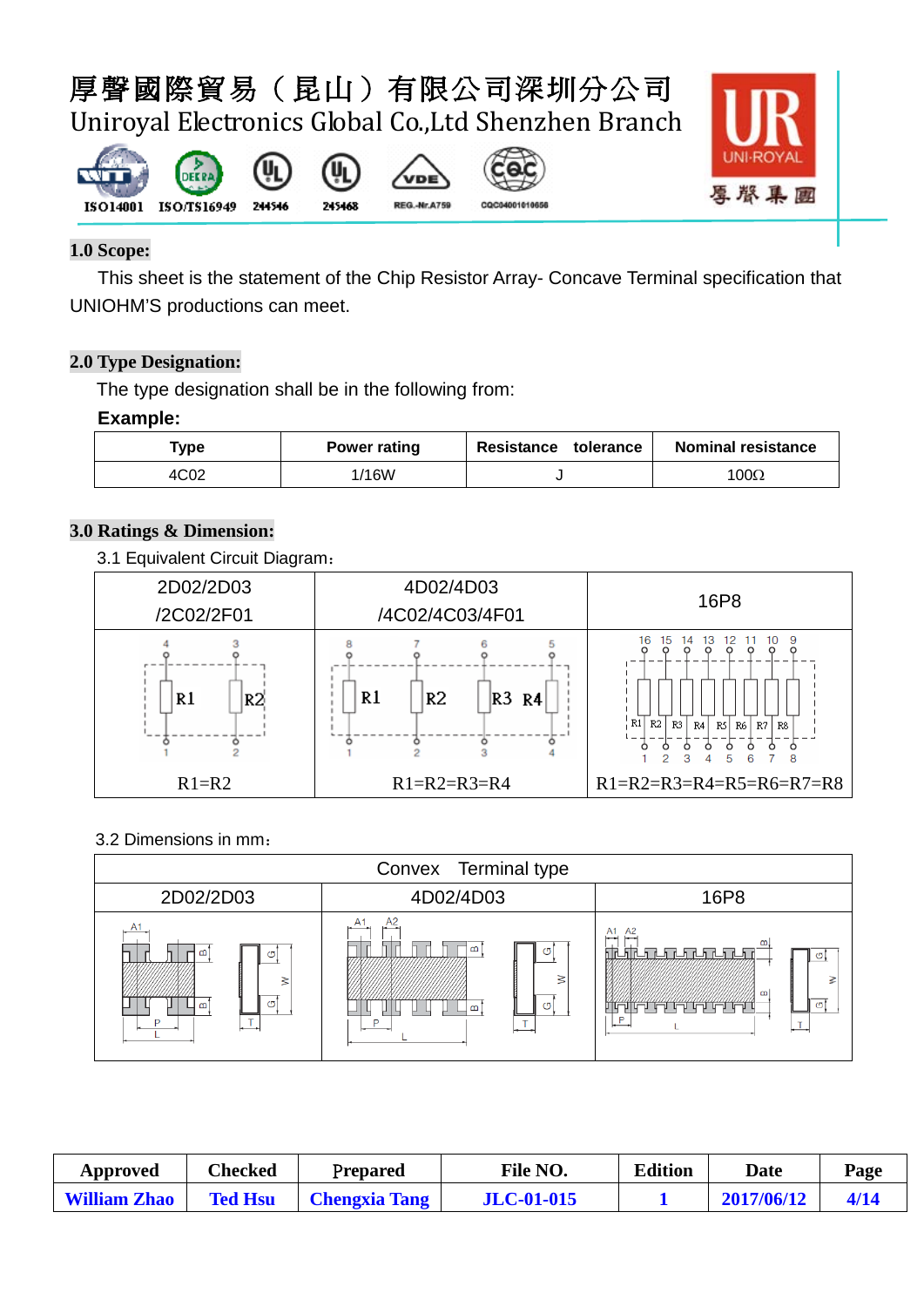(h

245468





DEERA

 $(\mathbf{y}_L)$ 

**VDE** 

**REG.-Nr.A759** 



CQC04001010656





|      |                 | <b>Dimensions</b><br>(mm) |                 |                 |                 |                 |                 |                 |  |  |  |  |
|------|-----------------|---------------------------|-----------------|-----------------|-----------------|-----------------|-----------------|-----------------|--|--|--|--|
| Type |                 | W                         | T               | A1              | A2              | B               | P               | G               |  |  |  |  |
| 2D02 | $1.00 \pm 0.10$ | $1.00 \pm 0.10$           | $0.35 \pm 0.10$ | $0.33 \pm 0.10$ |                 | $0.15 \pm 0.05$ | $0.65 \pm 0.05$ | $0.25 \pm 0.10$ |  |  |  |  |
| 4D02 | $2.00 \pm 0.10$ | $1.00 \pm 0.10$           | $0.45 \pm 0.10$ | $0.40 \pm 0.05$ | $0.30 \pm 0.05$ | $0.20 \pm 0.15$ | $0.50 \pm 0.05$ | $0.30 \pm 0.15$ |  |  |  |  |
| 2D03 | $1.60 \pm 0.15$ | $1.60 \pm 0.15$           | $0.50 \pm 0.10$ | $0.60 \pm 0.15$ | $\sqrt{2}$      | $0.30 \pm 0.10$ | $0.80 \pm 0.05$ | $0.25 \pm 0.10$ |  |  |  |  |
| 4D03 | $3.20 \pm 0.20$ | $1.60 \pm 0.20$           | $0.50 \pm 0.10$ | $0.65 \pm 0.15$ | $0.50 \pm 0.15$ | $0.30 \pm 0.15$ | $0.80 \pm 0.10$ | $0.30 \pm 0.15$ |  |  |  |  |
| 16P8 | $4.00 \pm 0.20$ | $1.60 \pm 0.15$           | $0.45 \pm 0.10$ | $0.45 \pm 0.05$ | $0.30 \pm 0.05$ | $0.30 \pm 0.15$ | $0.50 \pm 0.05$ | $0.40 \pm 0.15$ |  |  |  |  |
| 2C02 | $1.00 \pm 0.10$ | $1.00 \pm 0.10$           | $0.35 \pm 0.10$ |                 |                 | $0.15 \pm 0.10$ |                 | $0.30 \pm 0.10$ |  |  |  |  |
| 4C02 | $2.00 \pm 0.10$ | $1.00 \pm 0.10$           | $0.45 \pm 0.10$ |                 |                 | $0.15 \pm 0.10$ |                 | $0.30 \pm 0.10$ |  |  |  |  |
| 4C03 | $3.20 \pm 0.20$ | $1.60 \pm 0.20$           | $0.60 \pm 0.10$ |                 | $\prime$        | $0.30 \pm 0.20$ | $\prime$        | $0.40 \pm 0.10$ |  |  |  |  |
| 2F01 | $0.80 \pm 0.10$ | $0.60 \pm 0.10$           | $0.35 \pm 0.10$ | $0.30 \pm 0.10$ | $\prime$        | $0.15 \pm 0.10$ | $0.50 \pm 0.05$ | $0.15 \pm 0.10$ |  |  |  |  |
| 4F01 | $1.40 \pm 0.10$ | $0.60 \pm 0.10$           | $0.35 \pm 0.10$ | $0.20 \pm 0.10$ | $\prime$        | $0.15 \pm 0.10$ | $0.40 \pm 0.05$ | $0.15 \pm 0.10$ |  |  |  |  |

| Approved            | Checked        | Prepared             | <b>File NO.</b>   | <b>Edition</b> | Date       | Page |
|---------------------|----------------|----------------------|-------------------|----------------|------------|------|
| <b>William Zhao</b> | <b>Ted Hsu</b> | <b>Chengxia Tang</b> | <b>JLC-01-015</b> |                | 2017/06/12 | 5/14 |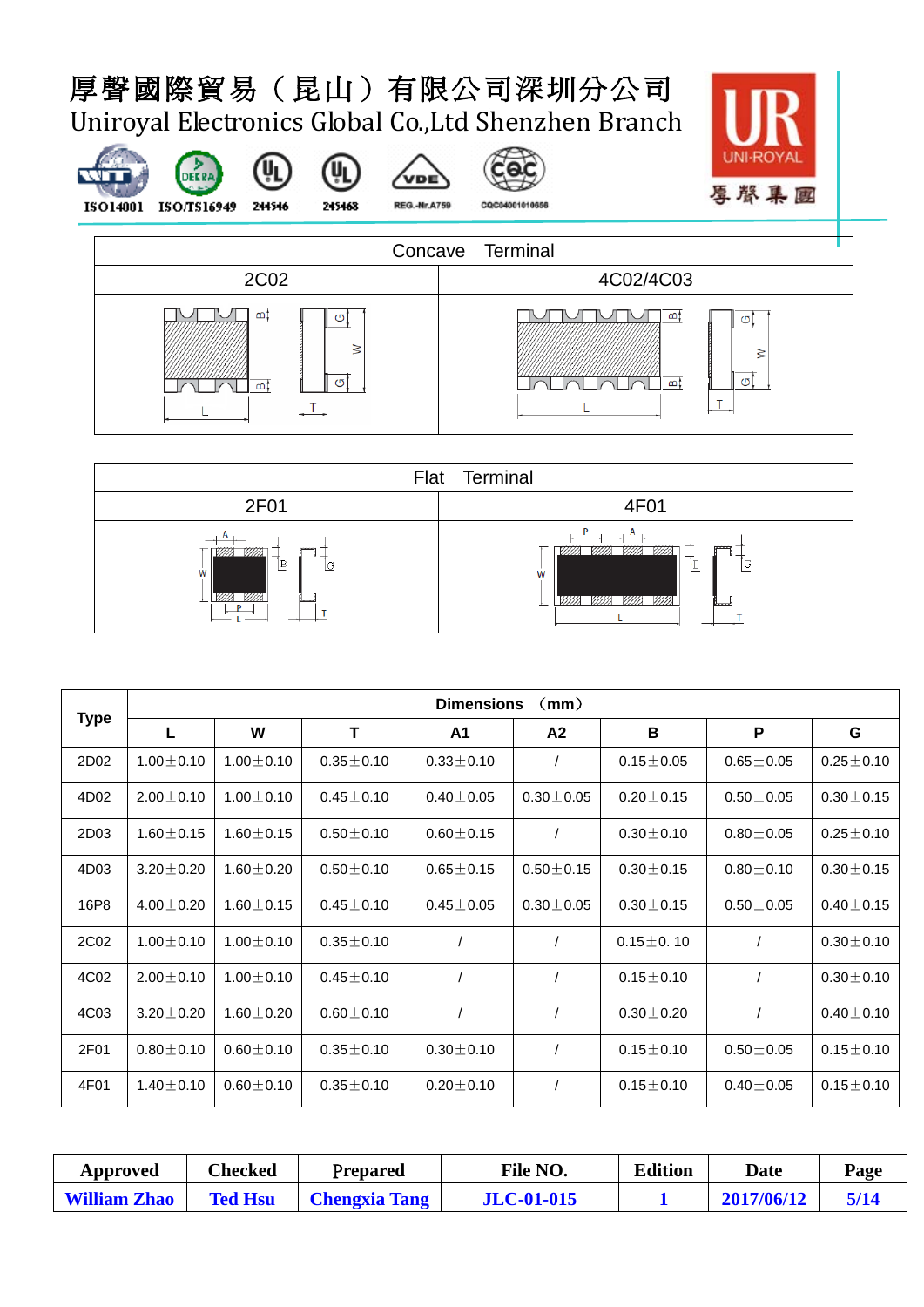መ

245468













3.3 Ratings:

| <b>Type</b> | Rated<br>power<br>70 C | Max<br>Working<br>Voltage | Max<br>Overload<br>Voltage | <b>Dielectric</b><br>Withstanding<br>Voltage | <b>Resistance</b><br>Range<br>±5%±1%                                                                  | <b>Temperature</b><br>Coefficient<br>PPM/°C | Operating<br><b>Temperature</b> | Resistance<br>Value of<br>Jumper | Rated<br><b>Current</b><br>of Jumper |                                    |                  |    |
|-------------|------------------------|---------------------------|----------------------------|----------------------------------------------|-------------------------------------------------------------------------------------------------------|---------------------------------------------|---------------------------------|----------------------------------|--------------------------------------|------------------------------------|------------------|----|
| 2D02        | 1/16W                  | 50V                       | 100V                       | 100V                                         | $10 \Omega - 1 M \Omega$                                                                              | $\pm 200$                                   |                                 |                                  |                                      |                                    |                  |    |
| 4D02        | 1/16W                  | 50V                       | 100V                       | 100V                                         | $10 \Omega - 1M \Omega$                                                                               | $\pm 200$                                   |                                 |                                  |                                      |                                    |                  |    |
| 2D03        | 1/16W                  | 50V                       | 100V                       | 100V                                         | $10 \Omega - 1M \Omega$                                                                               | $\pm 200$                                   |                                 |                                  |                                      |                                    |                  |    |
| 4D03        | 1/16W                  | 50V                       | 100V                       | 300V                                         | $1 \Omega - 1 M \Omega$                                                                               | $\geqslant$ 10 $\Omega$ : $\pm$ 200         |                                 |                                  |                                      |                                    |                  |    |
|             |                        |                           |                            |                                              |                                                                                                       | $<$ 10 $\Omega$ : $\pm$ 400                 |                                 |                                  |                                      |                                    |                  |    |
| 4DP3        | 1/10W                  | 50V                       | 100V                       | 300V                                         | $1 \Omega - 1 M \Omega$                                                                               | $\geqslant$ 10 $\Omega$ : $\pm$ 200         |                                 |                                  |                                      |                                    |                  |    |
|             |                        |                           |                            |                                              |                                                                                                       |                                             |                                 |                                  | $<$ 10 $\Omega$ : $\pm$ 400          | $-55^{\circ}$ C ~+155 $^{\circ}$ C | $<$ 50m $\Omega$ | 1A |
| 16P8        | 1/16W                  | 50V                       | 100V                       |                                              | $\geqslant$ 10 $\Omega$ : $\pm$ 200<br>300V<br>$1 \Omega - 1 M \Omega$<br>$<$ 10 $\Omega$ : $\pm$ 400 |                                             |                                 |                                  |                                      |                                    |                  |    |
|             |                        |                           |                            |                                              |                                                                                                       |                                             |                                 |                                  |                                      |                                    |                  |    |
| 2C02        | 1/16W                  | 50V                       | 100V                       | 100V                                         | $10 \Omega - 1 M \Omega$                                                                              | $\pm 200$                                   |                                 |                                  |                                      |                                    |                  |    |
| 4C02        | 1/16W                  | 50V                       | 100V                       | 100V                                         | $10 \Omega - 1 M \Omega$                                                                              | $\pm 200$                                   |                                 |                                  |                                      |                                    |                  |    |
| 4C03        | 1/16W                  | 50V                       | 100V                       | 300V                                         | $1 \Omega - 1 M \Omega$                                                                               | $\geqslant$ 10 $\Omega$ : $\pm$ 200         |                                 |                                  |                                      |                                    |                  |    |
|             |                        |                           |                            |                                              |                                                                                                       | $<$ 10 Ω : $\pm$ 400                        |                                 |                                  |                                      |                                    |                  |    |
| 2F01        | 1/20W                  | 12.5V                     | <b>25V</b>                 | $\prime$                                     | $10 \Omega - 1 M \Omega$                                                                              | $\pm 200$                                   | -55℃~+125℃<br>$<$ 50m $\Omega$  |                                  | 1A                                   |                                    |                  |    |
| 4F01        | 1/20W                  | 12.5V                     | <b>25V</b>                 |                                              | $10 \Omega - 1M \Omega$                                                                               | ±200                                        |                                 |                                  |                                      |                                    |                  |    |

#### **4.0 Structure:**



- 1: High purity alumina substrate
- 2: Protective covering
- 3: Resistive covering
- 4: Termination (inner) Ag/Pd
- 5: Termination (between) Ni plating
- 6: Termination (outer) Sn plating

| Approved            | Checked        | Prepared             | File NO.          | <b>Edition</b> | Date       | Page |
|---------------------|----------------|----------------------|-------------------|----------------|------------|------|
| <b>William Zhao</b> | <b>Ted Hsu</b> | <b>Chengxia Tang</b> | <b>JLC-01-015</b> |                | 2017/06/12 | 6/14 |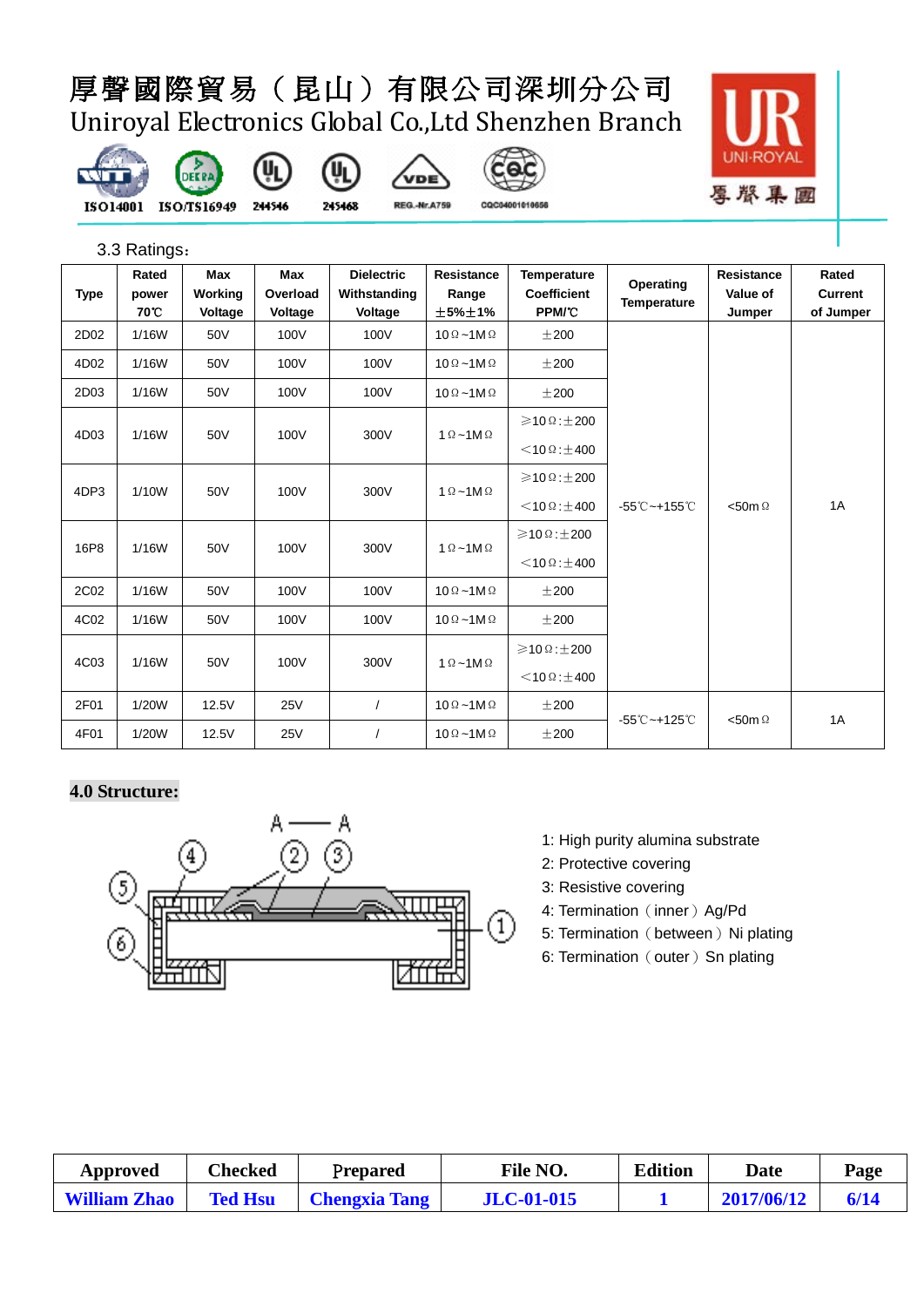







#### **5.0 Marking:**

5.1 Normal for 2C02 & 4C02 size, no marking on the body, 0Ω resistors is no marking too. Normal of 4C03 size, the marking as following:

#### **EXAMPLE:**







5.2 ±5%Tolerance of 4C03 size: the first two digits are significant figures of resistance and the third denotes number of zeros following.

**EXAMPLE:** 



 $33000 \rightarrow 33K\Omega$ 

5.3 ±1%Tolerance of 4C03, size: first three digits are significant figures of resistance and the fourth denotes number of zeros following.

#### **EXAMPLE:**



 $2701 \rightarrow 2.7K\Omega$ 

5.4 Normal for 2D02 sizes, no marking on the body.0Ω resistors is no marking too  **EXAMPLE:**



| Approved            | <b>Checked</b> | Prepared             | <b>File NO.</b>   | <b>Edition</b> | Date       | Page |
|---------------------|----------------|----------------------|-------------------|----------------|------------|------|
| <b>William Zhao</b> | <b>Ted Hsu</b> | <b>Chengxia Tang</b> | <b>JLC-01-015</b> |                | 2017/06/12 |      |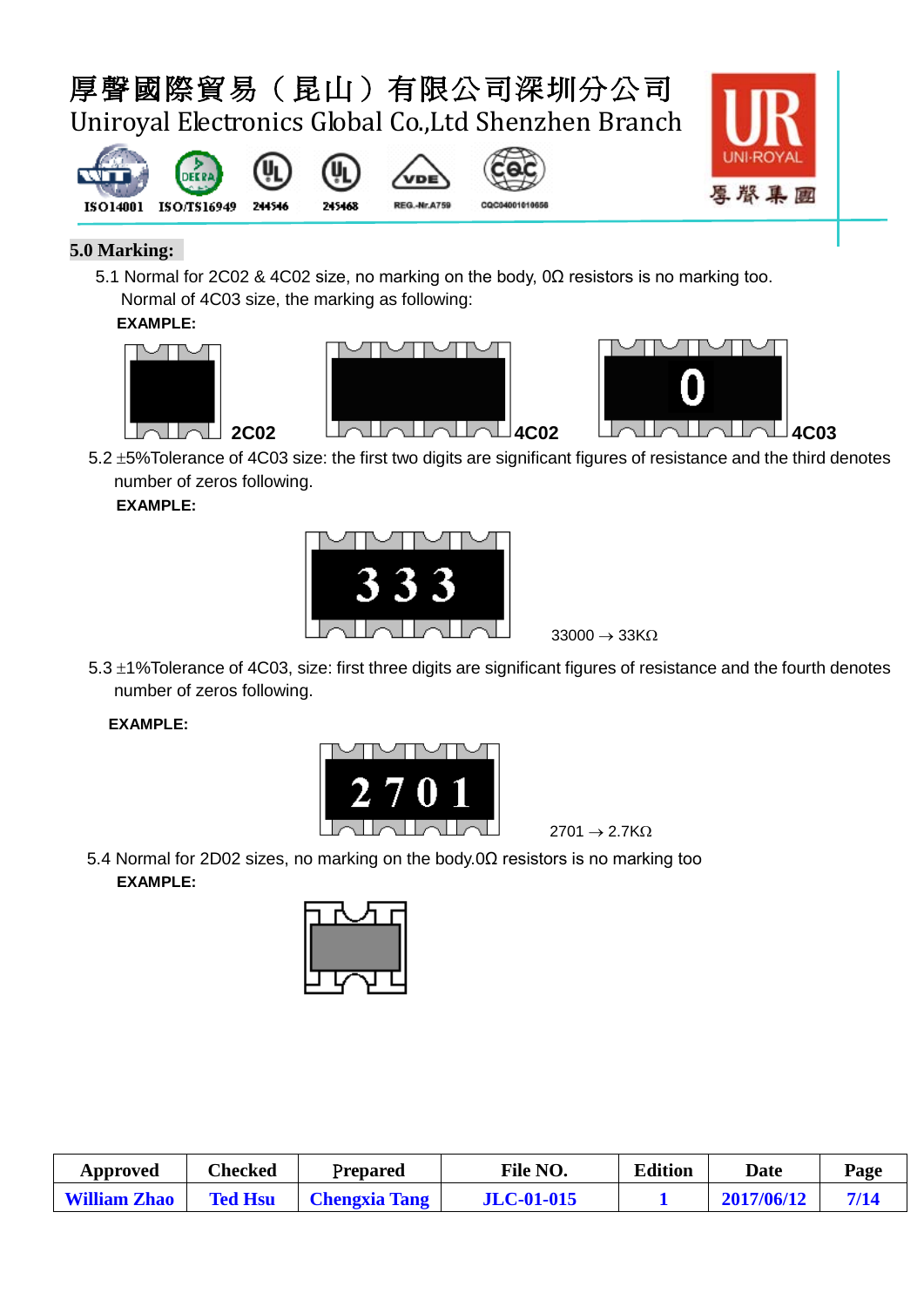



5.5 ±5%Tolerance of 4D02, 2D03, 4D03, 4DP3and 16P8 size: the first two digits are significant figures of resistance and the third denotes number of zeros following

| <b>EXAMPLE:</b> |
|-----------------|
| <b>2D03</b>     |



**4D02, 4D03,4DP3 16P8**





5.6 ±1%Tolerance of 4D02, 2D03, 4D03, 4DP3and 16P8 size: first three digits are significant figures of resistance and the fourth denotes number of zeros following

#### **EXAMPLE: 2D03**





5.7 0  $\Omega$  Normal of 4D02, 4D03, 16P8 size, the marking as following:

| 0<br>2D03<br>u      |                |                      | 0                 | ↴<br>–         | 4D02,4D03,4DP3 |      |
|---------------------|----------------|----------------------|-------------------|----------------|----------------|------|
|                     | 0              |                      | 16P8              |                |                |      |
| <b>Approved</b>     | <b>Checked</b> | Prepared             | File NO.          | <b>Edition</b> | <b>Date</b>    | Page |
| <b>William Zhao</b> | <b>Ted Hsu</b> | <b>Chengxia Tang</b> | <b>JLC-01-015</b> |                | 2017/06/12     | 8/14 |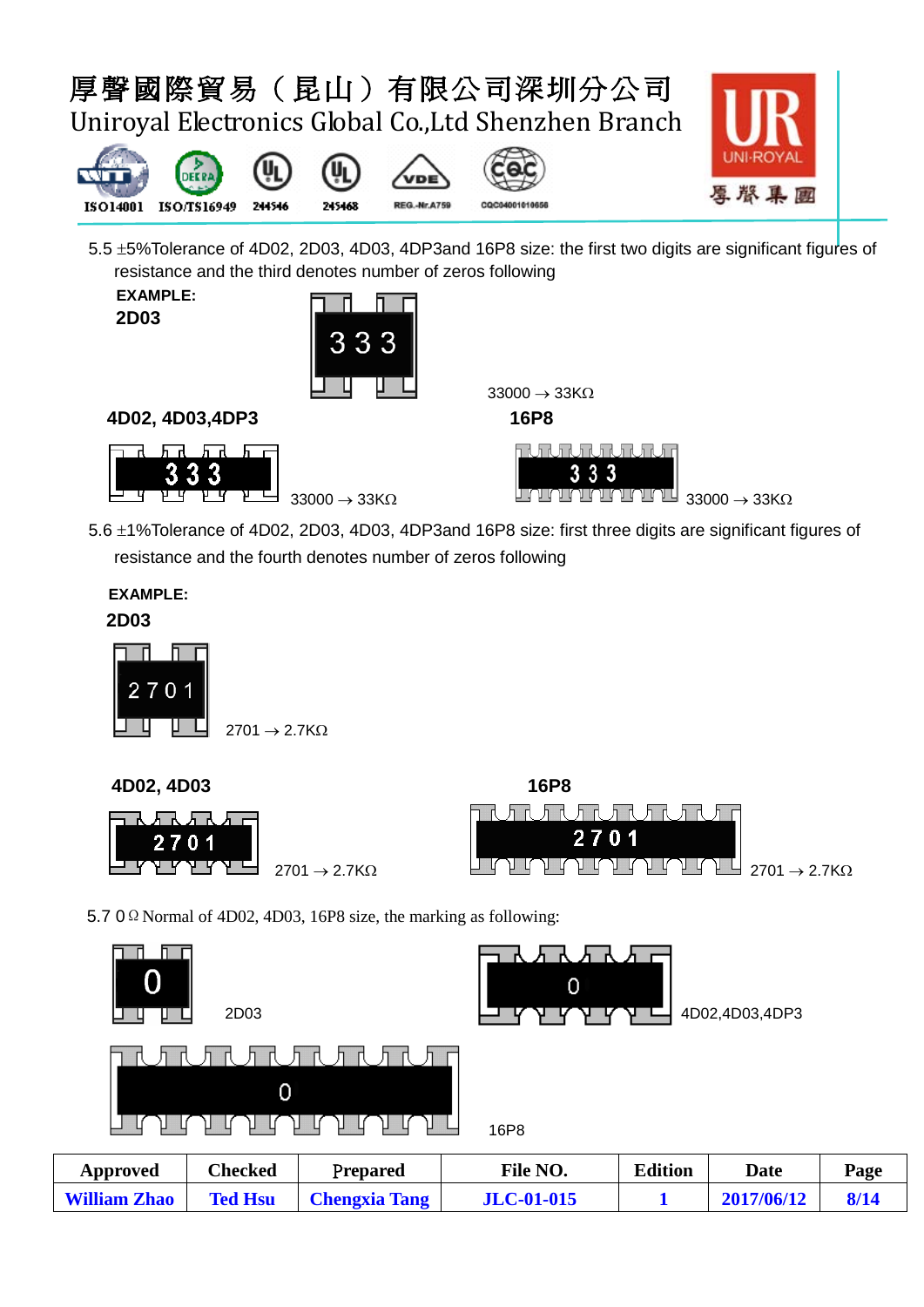





#### **6.0 Power Rating:**

Resistors shall have a power rating based on continuous load operation at an ambient temperature from -55℃ to 70℃. For temperature in excess of 70℃, the load shall be derate as shown in figure 1



#### 6.1 Voltage rating:

Resistors shall have a rated direct-current (DC) continuous working Voltage or an approximate sine-wave root-mean-square (RMS) alternating-current (AC) continuous working voltage at commercial-line frequency and waveform corresponding to the power rating, as determined from the following formula:

$$
RCWV = \sqrt{P \times R}
$$

Where: RCWV commercial-line frequency and waveform (Volt.)

$$
P = power rating (VATT)
$$

 $R =$  nominal resistance (OHM)

The overload voltage is 2.5 times RCWV or Max. Overload voltage whichever is less.

In no case shall the rated DC or RMS AC continuous working voltage be greater than the applicable maximum value.

| Approved            | Checked        | Prepared             | File NO.          | <b>Edition</b> | Date       | Page |
|---------------------|----------------|----------------------|-------------------|----------------|------------|------|
| <b>William Zhao</b> | <b>Ted Hsu</b> | <b>Chengxia Tang</b> | <b>JLC-01-015</b> |                | 2017/06/12 |      |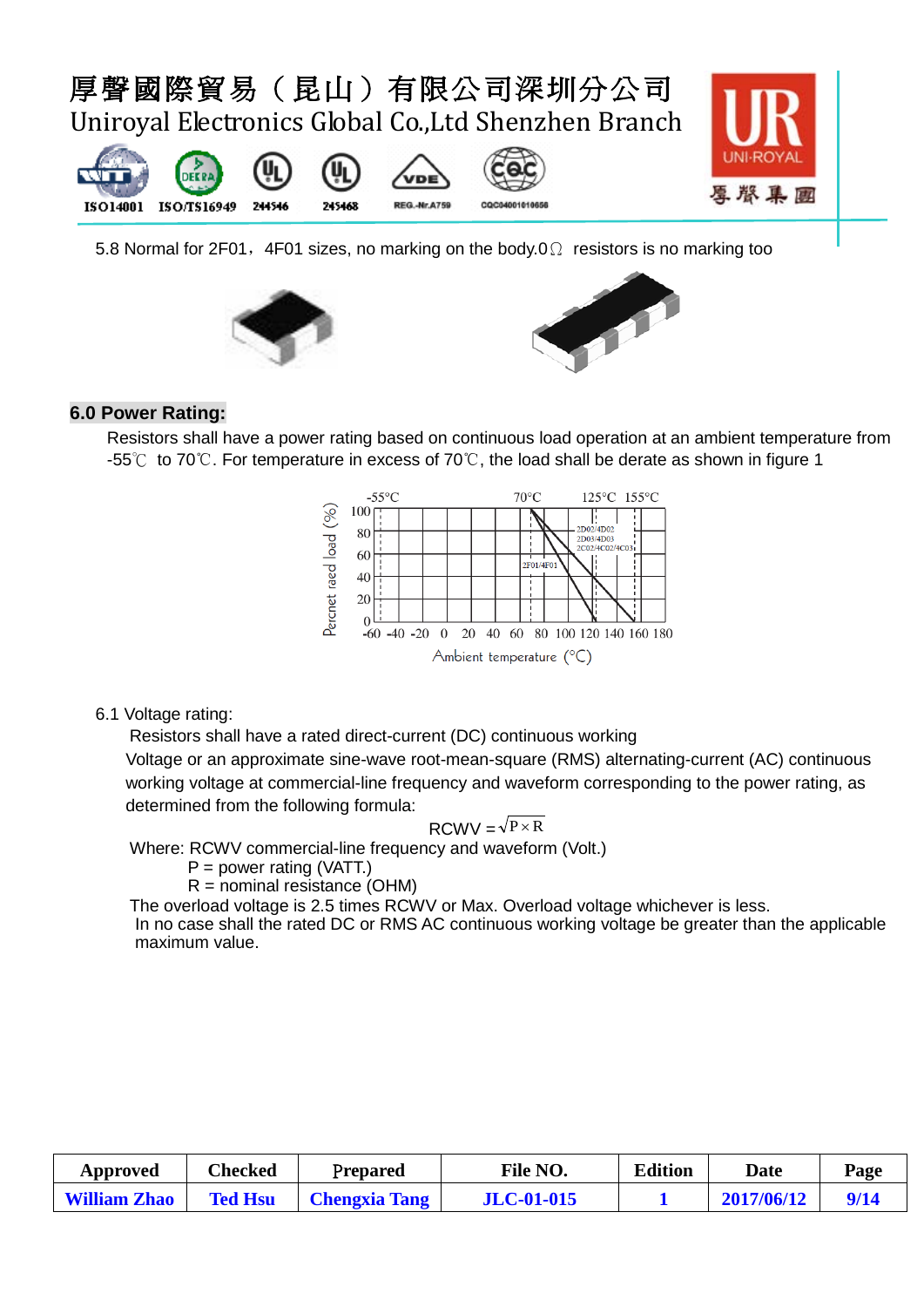(4)

245468













#### **7.0 Performance Specification:**

| <b>Characteristic</b>                   | <b>Limits</b>                                                                                  | <b>Test Method</b><br>(JIS-C-5201&5202)                                                                                                                                                                                                                                                                                           |  |  |  |
|-----------------------------------------|------------------------------------------------------------------------------------------------|-----------------------------------------------------------------------------------------------------------------------------------------------------------------------------------------------------------------------------------------------------------------------------------------------------------------------------------|--|--|--|
| Temperature<br>Coefficient              | Reference 3.3                                                                                  | 4.8 natural resistance changes per temp. Degree<br>centigrade<br>$R_2-R_1$<br>$\times$ 10 <sup>6</sup> (PPM/°C)<br>$R_1(T_2-T_1)$<br>$R_1$ : resistance value at room temp. (T <sub>1</sub> )<br>$R_2$ : resistance value at room temp. +100°C (Tt <sub>2</sub> )<br>Test pattern: room temp. $(T_1)$ , room temp. +100°C $(T_2)$ |  |  |  |
| *Short-time<br>overload                 | $\pm$ (2%+0.1 $\Omega$ ) MAX<br>2F01: 1%: $\pm$ 1%+0.05 $\Omega$<br>5%: $\pm$ 2%+0.05 $\Omega$ | 4.13 Permanent resistance change after the<br>application of 2.5 times RCWV for 5 seconds.                                                                                                                                                                                                                                        |  |  |  |
|                                         | * $\Delta R < 50$ m $\Omega$                                                                   | Apply max overload current for $0\Omega$                                                                                                                                                                                                                                                                                          |  |  |  |
| * Insulation<br>resistance              | $\geq 1,000$ M $\Omega$                                                                        | 4.6 the measuring voltage shall be, measured with a<br>direct voltage of $(100\pm15)v$ or a voltage equal to the<br>dielectric withstanding voltage., and apply for 1 min                                                                                                                                                         |  |  |  |
| <b>Terminal</b><br>bending              | $\pm$ (1%+0.05 $\Omega$ ) Max                                                                  | 4.33 Twist of test board:<br>$Y/x = 3/90$ mm for 60Seconds                                                                                                                                                                                                                                                                        |  |  |  |
| * Dielectric<br>withstanding<br>voltage | No evidence of flashover<br>mechanical damage,<br>arcing or insulation<br>breaks down.         | 4.7 Resistors shall be clamped in the trough of a $90^{\circ}$ C<br>metallic v-block and shall be tested at ac potential<br>respectively specified in the given list of each product<br>type for 60-70 seconds.                                                                                                                   |  |  |  |
| Soldering<br>heat                       | Resistance change rate<br>is:<br>$\pm$ (1%+0.05 $\Omega$ ) Max                                 | 4.18 Dip the resistor into a solder bath having a<br>temperature of $260^{\circ}$ C $\pm 5^{\circ}$ and hold it for 10 $\pm 1$<br>seconds.                                                                                                                                                                                        |  |  |  |
|                                         | 95% coverage Min.                                                                              | Wave solder:<br>Test temperature of solder: $245^{\circ}$ C $\pm 3^{\circ}$ C dipping time in<br>solder: 2-3 seconds.                                                                                                                                                                                                             |  |  |  |
| *Solderability                          | Go up tin rate bigger<br>than half of end pole                                                 | Reflow:<br>PEAK VALUE TEMPERATURE:<br>$245^{\circ}\text{C}$ - $250^{\circ}\text{C}$ -<br>250<br>230℃ ---<br>200<br>WARM-UP TIME<br>$180^\circ\text{C}$<br>$150\mathrm{^\circ}\!{\mathrm C}$<br>150<br>$90 \pm 30s$<br>100<br>$20 \pm 10s$<br>50<br>SOLDER TIME<br>HOT UP TIME                                                     |  |  |  |

| Approved            | Checked        | Prepared             | <b>File NO.</b>   | <b>Edition</b> | Date       | Page  |
|---------------------|----------------|----------------------|-------------------|----------------|------------|-------|
| <b>William Zhao</b> | <b>Ted Hsu</b> | <b>Chengxia Tang</b> | <b>JLC-01-015</b> |                | 2017/06/12 | 10/14 |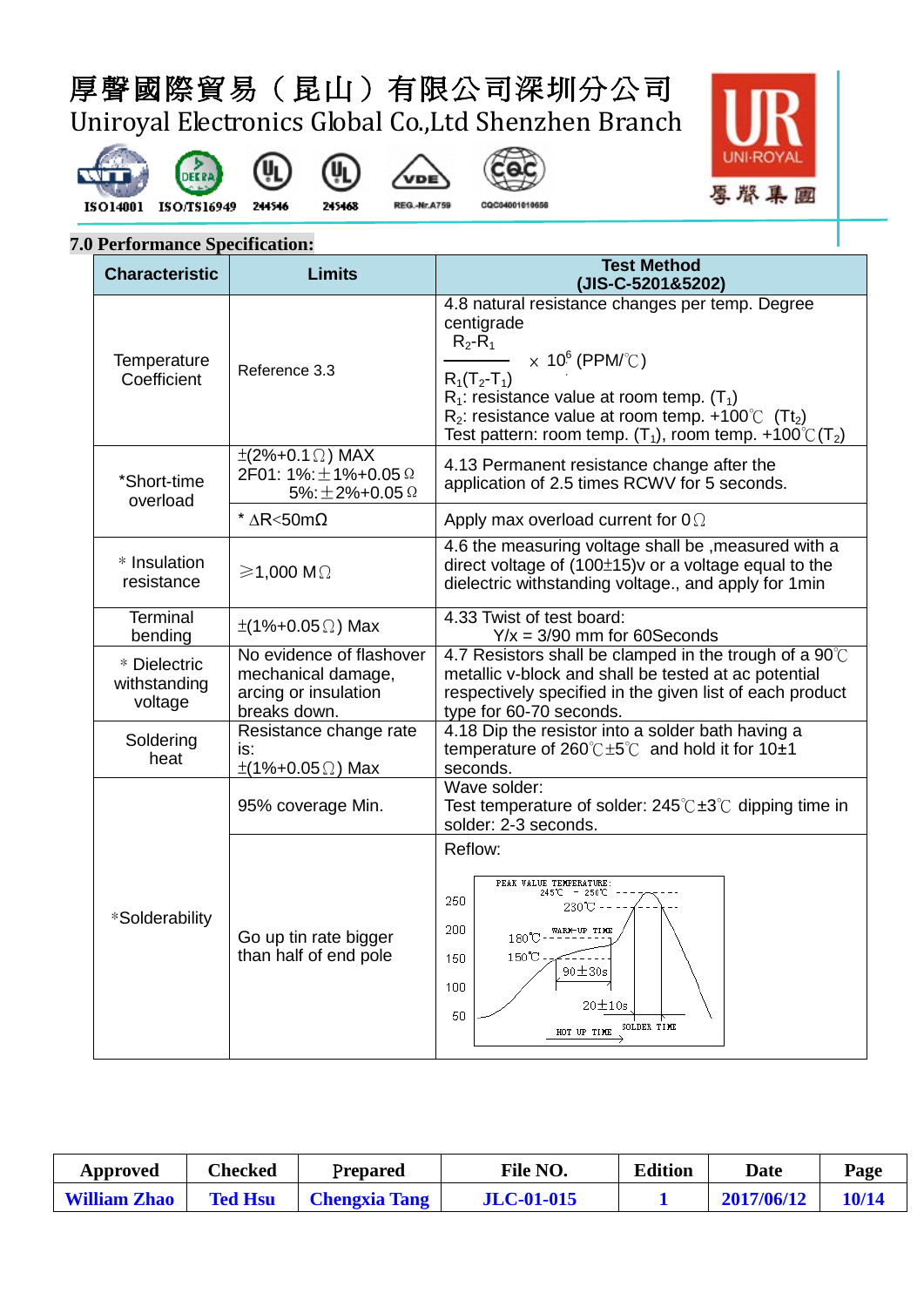(υ<sub>ι</sub>

245468







244546





|                           |                                                                                                               | 4.19 Resistance change after continuous five cycles for<br>duty cycle specified below:                                                                                                             |                                      |                |  |  |
|---------------------------|---------------------------------------------------------------------------------------------------------------|----------------------------------------------------------------------------------------------------------------------------------------------------------------------------------------------------|--------------------------------------|----------------|--|--|
|                           | $\triangle$ R/R $\leq \pm$ (1.0%+0.05 $\Omega$ )                                                              | <b>STEP</b>                                                                                                                                                                                        | <b>TEMPERATURE</b>                   | <b>TIME</b>    |  |  |
| Temperature               |                                                                                                               |                                                                                                                                                                                                    | -55℃±3℃                              | 30 MINS        |  |  |
| cycling                   | $2F01: 1\% : \pm 0.5\% + 0.05 \Omega$                                                                         | $\mathcal{P}$                                                                                                                                                                                      | ROOM TEMP.                           | 10 --- 15 MINS |  |  |
|                           | $5\% + 1\% + 0.05$ $\Omega$                                                                                   | 3                                                                                                                                                                                                  | +155℃±2℃                             | 30 MINS        |  |  |
|                           |                                                                                                               | 4                                                                                                                                                                                                  | ROOM TEMP.                           | 10 --- 15 MINS |  |  |
|                           |                                                                                                               |                                                                                                                                                                                                    | *Step1-4 Continuous 5 cycles         |                |  |  |
| *Load life<br>in humidity | $\pm (3.0\% \pm 0.1 \Omega)$ Max.<br>2F01: $1\%$ : $\pm 2\%$ + 0.1 $\Omega$<br>5%: $\pm 3\% \pm 0.1$ $\Omega$ | 7.9 Resistance change after 1,000 hours (1.5 hours<br>"ON", 0.5 hour "OFF") at RCWV in a humidity<br>chamber controlled at $40^{\circ}$ C $\pm$ 2 $^{\circ}$ C and 90 to 95%<br>relative humidity. |                                      |                |  |  |
|                           | $^*$ ΔR<50mΩ                                                                                                  |                                                                                                                                                                                                    | Apply to rated current for $0\Omega$ |                |  |  |
| *Load life                | $\pm (3.0\% \pm 0.1 \Omega)$ Max.<br>$2F01: 1\% : \pm 2\% + 0.1 \Omega$<br>5%: $\pm 3\% \pm 0.1$ $\Omega$     | 4.25.1 Permanent resistance change after 1,000 hours<br>operating at RCWV with duty cycle 1.5 hours "ON", 0.5<br>hour "OFF", at $70^{\circ}$ C $\pm 2^{\circ}$ C ambient.                          |                                      |                |  |  |
|                           | $^*$ ΔR<50mΩ                                                                                                  | Apply to rated current for $0\Omega$                                                                                                                                                               |                                      |                |  |  |

The resistors of  $0\Omega$  only can do the characteristic noted of  $*$ 

#### **8.0 Explanation of Part No. System:**

The standard Part No. includes 14 digits with the following explanation:

- 8.1 This is to indicate the Chip Array Resistor size.
- Example: 2D02,4D02,2D03,4D03,4DP3,16P8,2C02, 4C02, 4C03,2F01,4F01
- $8.25<sup>th</sup>$ ~6<sup>th</sup> digits:
	- 8.2.1 This is to indicate the wattage or power rating. To dieting the size and the numbers, The following codes are used; and please refer to the following chart for detail:

W=Normal Size; "1"  $\sim$  "G" to denotes "1"  $\sim$  "16" as Hexadecimal:

1/16W~1W:

| - - - -<br>------ |                      |     |      |      |  |  |  |
|-------------------|----------------------|-----|------|------|--|--|--|
| Wattage           | $\sqrt{2}$<br>$\sim$ | /8، | 1/10 | 1/16 |  |  |  |
| Normal Size       | W2                   | W8  | WA   | WG   |  |  |  |

 8.2.2 For power rating less than 1 watt, the 5th digit will be the letters W to represent the size required & the 6th digit will be a number or a letter code.

Example: WG=1/16W

8.3 The 7th digit is to denote the Resistance Tolerance. The following letter code is to be used for indicating the standard Resistance Tolerance.

 $F=\pm 1\%$   $G=\pm 2\%$   $J=\pm 5\%$   $K=\pm 10\%$ 

| Approved            | Checked        | Prepared             | File NO.          | <b>Edition</b> | Date       | Page         |
|---------------------|----------------|----------------------|-------------------|----------------|------------|--------------|
| <b>William Zhao</b> | <b>Ted Hsu</b> | <b>Chengxia Tang</b> | <b>JLC-01-015</b> |                | 2017/06/12 | <b>11/14</b> |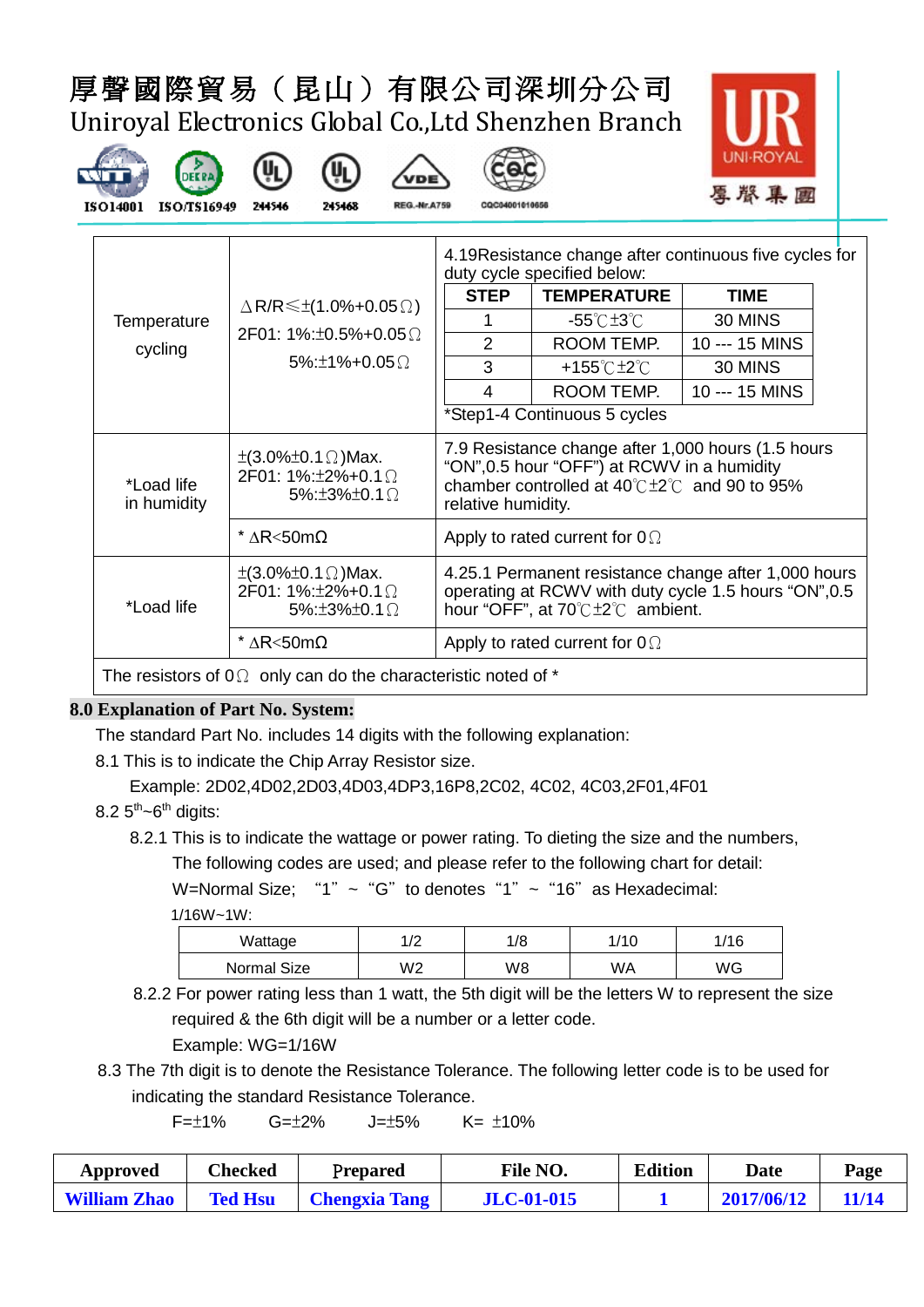







- 8.4 The 8th to 11th digits is to denote the Resistance Value.
	- 8.4.1 For the standard resistance values of E-24 series, the 8th digit is "0", the 9th & 10th digits are to denote the significant figures of the resistance and the 11th digit is the number of zeros following;

For the standard resistance values of E-96 series, the 8th digit to the 10th digits is to denote the significant figures of the resistance and the 11th digit is the zeros following.

8.4.2 The following number s and the letter codes are to be used to indicate the number of zeros in the 11th digit:

```
0=10^0 1=10^1 2=10^2 3=10^3 4=10^4 5=10^5 6=10^6 J=10^1 K=10^2 L=10^3 M=10^4
```
8.4.3 The 12th, 13th & 14th digits.

The 12th digit is to denote the Packaging Type with the following codes:

- C=Bulk in (Chip Product) T=Tape/Reel
- 8.4.4 The 13th digit is normally to indicate the Packing Quantity of Tape/Box & Tape/Reel packaging types. The following letter code is to be used for some packing quantities:

| $1=1000$ pcs | $2=2000$ pcs | $3=3000$ pcs | $4=4000$ pcs    |
|--------------|--------------|--------------|-----------------|
| 5=5000pcs    | $C = 10000$  | $D=20000$    | $E = 15000$ pcs |

 8.4.5 For some items, the 14th digit alone can use to denote special features of additional information with the following codes:

E=For "Environmental Protection, Lead Free type" of Chip.

**9.0 Ordering Procedure: ( Example: 4C02 1/16W** ±**5% 100**Ω **T/R-10000 )**



| Approved            | Checked        | Prepared             | File NO.          | <b>Edition</b> | Date       | Page  |
|---------------------|----------------|----------------------|-------------------|----------------|------------|-------|
| <b>William Zhao</b> | <b>Ted Hsu</b> | <b>Chengxia Tang</b> | <b>JLC-01-015</b> |                | 2017/06/12 | 12/14 |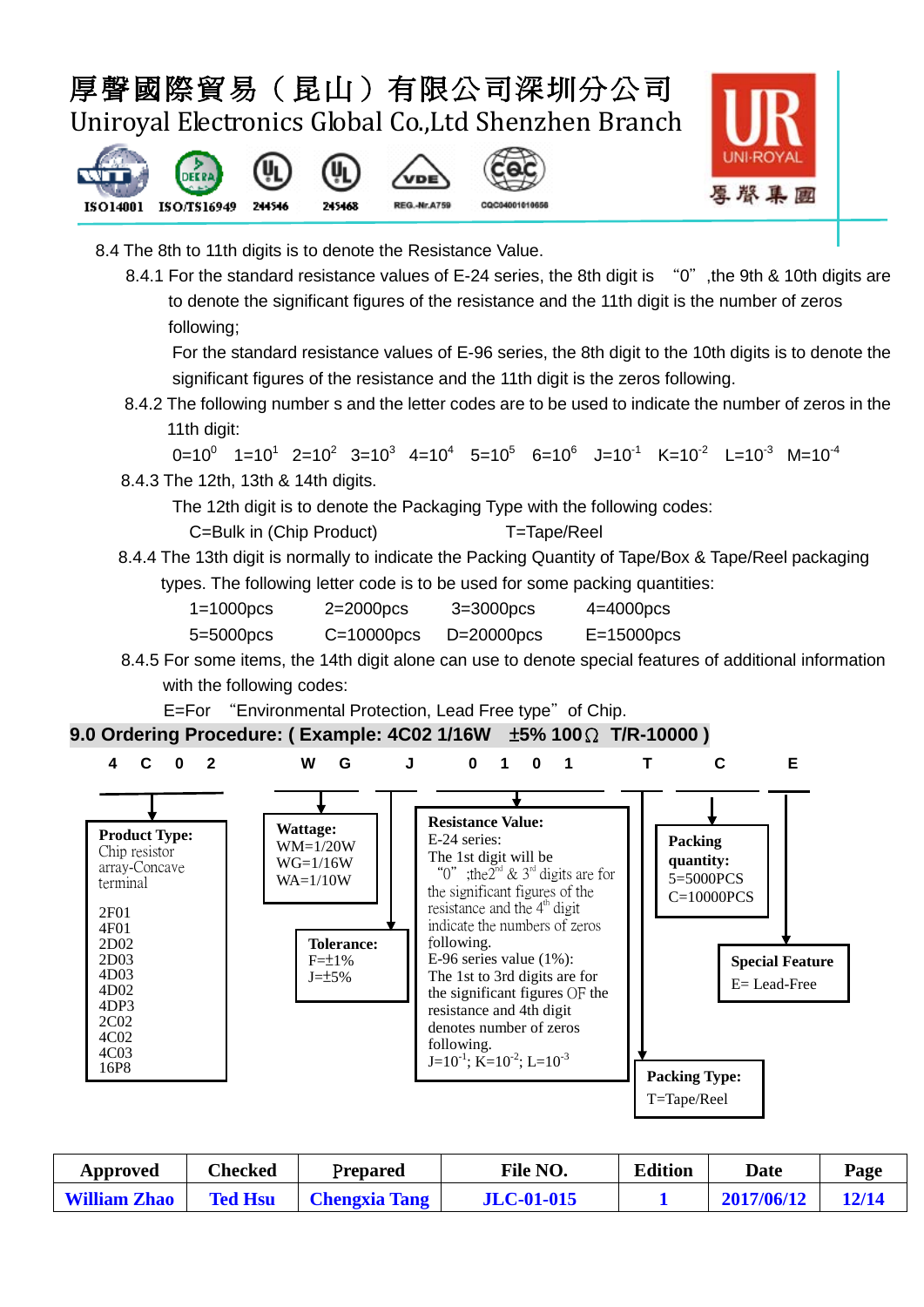መ











CQC04001010656

**10.0 Packaging:**

**10.1 Tapping Dimension:**



**Unit: mm**

| <b>TYPE</b> | A $\pm$ 0.2 | $B \pm 0.2$ | C±0.05 | $+0.1$<br>$\Phi$ D<br>-0 | E±0.1 | F±0.05 | G±0.1 | $W\pm0.2$ | $T\pm0.1$ |
|-------------|-------------|-------------|--------|--------------------------|-------|--------|-------|-----------|-----------|
| 2D02,2C02   | 1.20        | 1.20        | 2.00   | 1.50                     | 1.75  | 3.50   | 4.00  | 8.00      | 0.45      |
| 4D02,4C02   | 1.20        | 2.20        | 2.00   | 1.50                     | 1.75  | 3.50   | 4.00  | 8.00      | 0.70      |
| 2F01        | 0.79        | 1.00        | 2.00   | 1.50                     | 1.75  | 3.50   | 4.00  | 8.00      | 0.50      |
| 4F01        | 0.90        | 1.70        | 2.00   | 1.50                     | 1.75  | 3.50   | 4.00  | 8.00      | 0.50      |



**Unit: mm**

| <b>TYPE</b> | A $\pm$ 0.2 | $B \pm 0.2$ | Cpm0.05 | $+0.1$<br>ΦD<br>-0 | E±0.1 | F±0.05 | G±0.1 | $W\pm0.2$ | T±0.1 |
|-------------|-------------|-------------|---------|--------------------|-------|--------|-------|-----------|-------|
| 4D03,4C03   | 2.00        | 3.60        | 2.00    | 1.50               | 1.75  | 3.50   | 4.00  | 8.00      | 0.83  |
| 2D03        | 1.90        | 1.90        | 2.00    | 1.50               | 1.75  | 3.50   | 4.00  | 8.00      | 0.83  |
| 16P8        | 1.80        | 4.30        | 2.00    | 1.50               | 1.75  | 5.50   | 4.00  | 12.00     | 0.75  |

| Approved            | Checked        | Prepared             | File NO.          | <b>Edition</b> | <b>Date</b> | Page  |
|---------------------|----------------|----------------------|-------------------|----------------|-------------|-------|
| <b>William Zhao</b> | <b>Ted Hsu</b> | <b>Chengxia Tang</b> | <b>JLC-01-015</b> |                | 2017/06/12  | 13/14 |